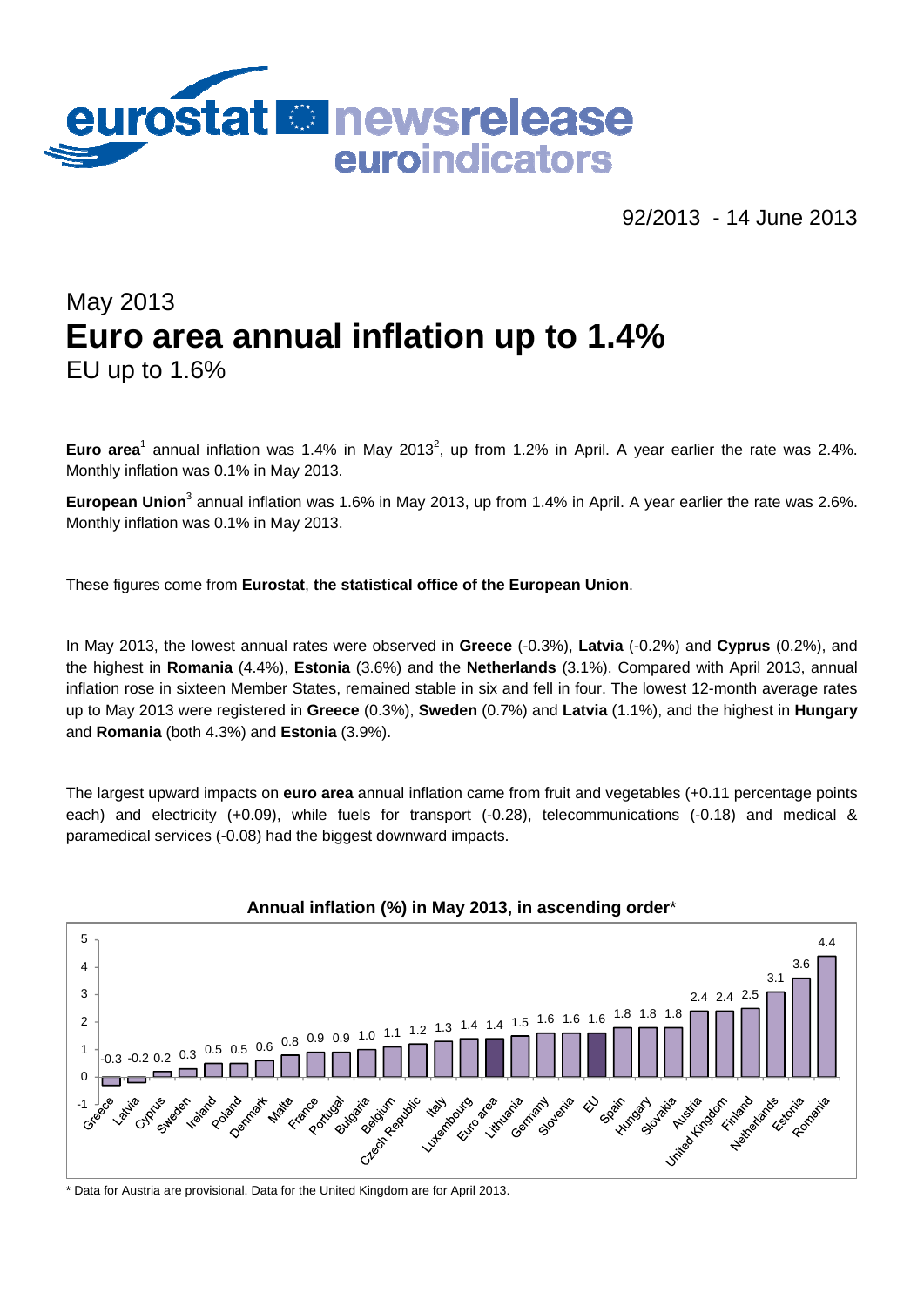#### Inflation rates<sup>4</sup> in %, measured by HICPs

|                             | <b>Annual rate</b>          |        |               |                   |               | 12 month<br>average<br>rate* | <b>Monthly</b><br>rate |
|-----------------------------|-----------------------------|--------|---------------|-------------------|---------------|------------------------------|------------------------|
|                             | <b>May 13</b>               | Apr 13 | <b>Mar 13</b> | Feb <sub>13</sub> | <b>May 12</b> | May 13                       | <b>May 13</b>          |
| <b>Belgium</b>              | $1.1$                       | 1.1    | 1.3           | 1.4               | 2.6           | 1.9                          | $-0.1$                 |
| Germany                     | 1.6                         | 1.1    | 1.8           | 1.8               | 2.2           | 1.9                          | 0.3                    |
| <b>Estonia</b>              | 3.6                         | 3.4    | 3.8           | 4.0               | 4.1           | 3.9                          | 0.4                    |
| Ireland                     | 0.5                         | 0.5    | 0.6           | 1.2               | 1.9           | 1.5                          | 0.0                    |
| Greece                      | $-0.3$                      | $-0.6$ | $-0.2$        | 0.1               | 0.9           | 0.3                          | 0.0                    |
| Spain                       | 1.8                         | 1.5    | 2.6           | 2.9               | 1.9           | 2.6                          | 0.1                    |
| <b>France</b>               | 0.9                         | 0.8    | 1.1           | 1.2               | 2.3           | 1.6                          | 0.1                    |
| Italy                       | $1.3$                       | 1.3    | 1.8           | 2.0               | 3.5           | 2.5                          | 0.0                    |
| <b>Cyprus</b>               | 0.2                         | 0.1    | 1.3           | 1.8               | 3.7           | 2.1                          | 0.8                    |
| Luxembourg                  | 1.4                         | 1.7    | 2.0           | 2.4               | 2.7           | 2.4                          | $-0.5$                 |
| <b>Malta</b>                | 0.8                         | 0.9    | 1.4           | 1.8               | 3.7           | 2.6                          | 1.1                    |
| <b>Netherlands</b>          | 3.1                         | 2.8    | 3.2           | 3.2               | 2.5           | 3.0                          | 0.0                    |
| <b>Austria</b>              | 2.4p                        | 2.1    | 2.4           | 2.6               | 2.2           | 2.5p                         | 0.1 <sub>p</sub>       |
| Portugal                    | 0.9                         | 0.4    | 0.7           | 0.2               | 2.7           | 1.7                          | 0.2                    |
| Slovenia                    | 1.6                         | 1.6    | 2.2           | 2.9               | 2.4           | 2.7                          | 0.3                    |
| <b>Slovakia</b>             | 1.8                         | 1.7    | 1.9           | 2.2               | 3.4           | 3.0                          | 0.1                    |
| <b>Finland</b>              | 2.5                         | 2.4    | 2.5           | 2.5               | 3.1           | 2.9                          | 0.0                    |
| Euro area (MUICP)           | 1.4 <sub>p</sub>            | $1.2$  | 1.7           | 1.8               | 2.4           | 2.1 <sub>p</sub>             | 0.1 <sub>p</sub>       |
| <b>Bulgaria</b>             | 1.0                         | 0.9    | 1.6           | 2.2               | 1.8           | 2.3                          | 0.0                    |
| <b>Czech Republic</b>       | $1.2$                       | 1.7    | 1.5           | 1.8               | 3.5           | 2.6                          | $-0.2$                 |
| <b>Denmark</b>              | 0.6                         | 0.4    | 0.7           | 1.0               | 2.1           | 1.6                          | 0.2                    |
| Latvia                      | $-0.2$                      | $-0.4$ | 0.3           | 0.3               | 2.3           | 1.1                          | 0.3                    |
| Lithuania                   | 1.5                         | 1.4    | 1.6           | 2.3               | 2.6           | 2.6                          | 0.2                    |
| Hungary                     | 1.8                         | 1.8    | 2.3           | 2.9               | 5.4           | 4.3                          | $-0.1$                 |
| Poland                      | 0.5                         | 0.8    | 1.0           | 1.2               | 3.6           | 2.4                          | $-0.2$                 |
| Romania                     | 4.4                         | 4.4    | 4.4           | 4.8               | 2.0           | 4.3                          | 0.3                    |
| <b>Sweden</b>               | 0.3                         | 0.0    | 0.5           | 0.5               | 0.9           | 0.7                          | 0.2                    |
| United Kingdom <sup>5</sup> | $\mathcal{L}^{\mathcal{A}}$ | 2.4    | 2.8           | 2.8               | 2.8           | $\mathcal{L}$                | $\mathcal{L}$          |
| EU (EICP)                   | 1.6p                        | 1.4    | 1.9           | 2.0               | 2.6           | 2.2p                         | 0.1 <sub>p</sub>       |
| Iceland                     | 3.3                         | 4.0    | 4.5           | 6.2               | 6.0           | 5.2                          | $-0.1$                 |
| <b>Norway</b>               | 1.8                         | 1.8    | 1.1           | 0.6               | 0.2           | 0.8                          | $-0.1$                 |
| Switzerland                 | $-0.2$                      | $-0.4$ | $-0.3$        | 0.1               | $-1.1$        | $-0.3$                       | 0.0                    |
| Croatia                     | 1.8                         | 3.1    | 3.4           | 4.4               | 3.5           | 3.9                          | 0.0                    |

Source: Eurostat **p** = provisional **interpretting** : = not available \* Average HICP of latest 12 months/average HICP of preceding 12 months.



## **Annual inflation (%) in the euro area and European Union**